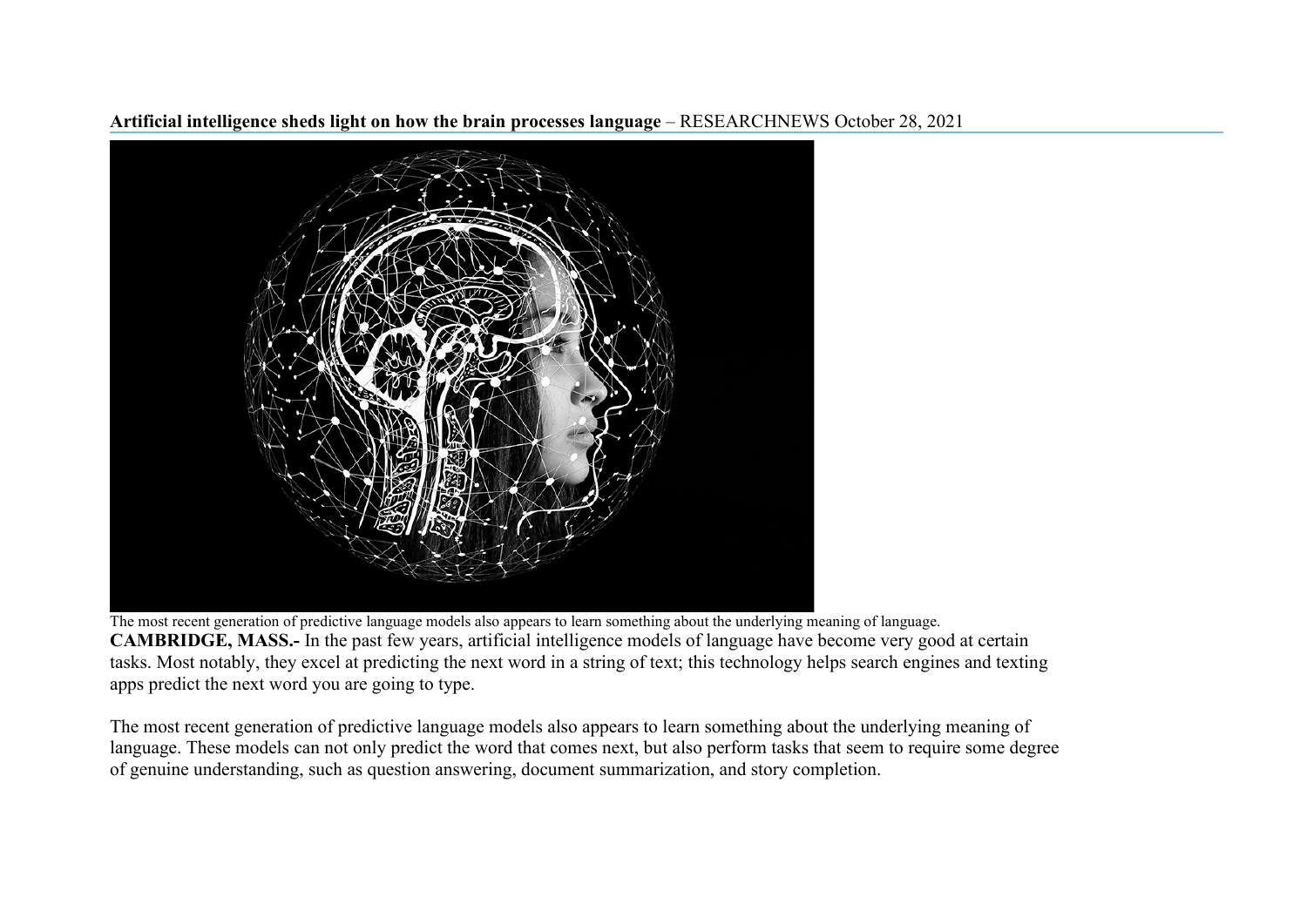Such models were designed to optimize performance for the specific function of predicting text, without attempting to mimic anything about how the human brain performs this task or understands language. But a new study from [MIT](https://news.mit.edu/2021/artificial-intelligence-brain-language-1025) neuroscientists suggests the underlying function of these models resembles the function of language-processing centers in the human brain.

Computer models that perform well on other types of language tasks do not show this similarity to the human brain, offering evidence that the human brain may use next-word prediction to drive language processing.

"The better the model is at predicting the next word, the more closely it fits the human brain," says Nancy Kanwisher, the Walter A. Rosenblith Professor of Cognitive Neuroscience, a member of MIT's McGovern Institute for Brain Research and Center for Brains, Minds, and Machines (CBMM), and an author of the new study. "It's amazing that the models fit so well, and it very indirectly suggests that maybe what the human language system is doing is predicting what's going to happen next."

Joshua Tenenbaum, a professor of computational cognitive science at MIT and a member of CBMM and MIT's Artificial Intelligence Laboratory (CSAIL); and Evelina Fedorenko, the Frederick A. and Carole J. Middleton Career Development Associate Professor of Neuroscience and a member of the McGovern Institute, are the senior authors of the study, which appears this week in the Proceedings of the National Academy of Sciences. Martin Schrimpf, an MIT graduate student who works in CBMM, is the first author of the paper.

## **Making predictions**

The new, high-performing next-word prediction models belong to a class of models called deep neural networks. These networks contain computational "nodes" that form connections of varying strength, and layers that pass information between each other in prescribed ways.

Over the past decade, scientists have used deep neural networks to create models of vision that can recognize objects as well as the primate brain does. Research at MIT has also shown that the underlying function of visual object recognition models matches the organization of the primate visual cortex, even though those computer models were not specifically designed to mimic the brain.

In the new study, the MIT team used a similar approach to compare language-processing centers in the human brain with language-processing models. The researchers analyzed 43 different language models, including several that are optimized for next-word prediction. These include a model called GPT-3 (Generative Pre-trained Transformer 3), which, given a prompt, can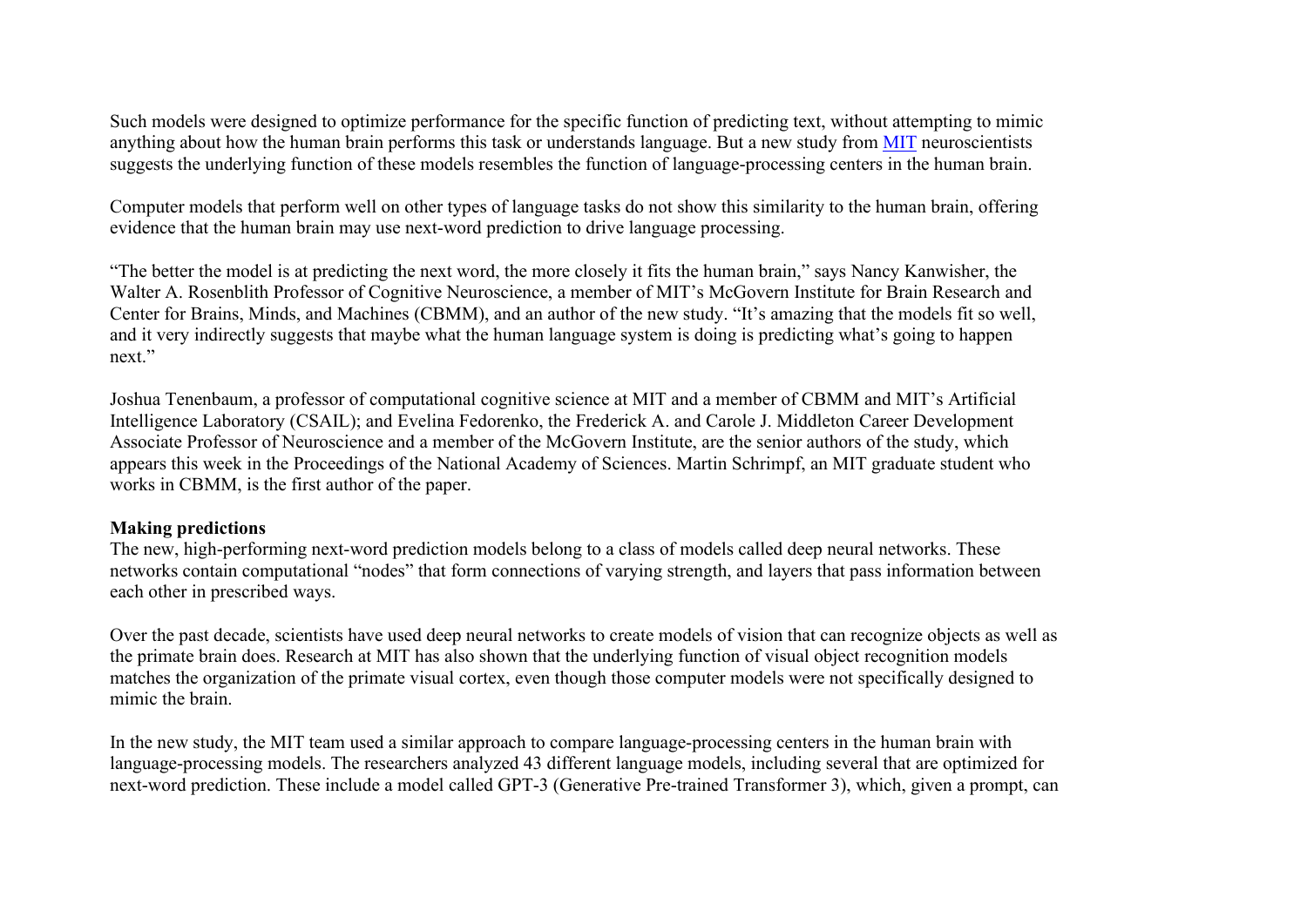generate text similar to what a human would produce. Other models were designed to perform different language tasks, such as filling in a blank in a sentence.

As each model was presented with a string of words, the researchers measured the activity of the nodes that make up the network. They then compared these patterns to activity in the human brain, measured in subjects performing three language tasks: listening to stories, reading sentences one at a time, and reading sentences in which one word is revealed at a time. These human datasets included functional magnetic resonance (fMRI) data and intracranial electrocorticographic measurements taken in people undergoing brain surgery for epilepsy.

They found that the best-performing next-word prediction models had activity patterns that very closely resembled those seen in the human brain. Activity in those same models was also highly correlated with measures of human behavioral measures such as how fast people were able to read the text.

"We found that the models that predict the neural responses well also tend to best predict human behavior responses, in the form of reading times. And then both of these are explained by the model performance on next-word prediction. This triangle really connects everything together," Schrimpf says.

"A key takeaway from this work is that language processing is a highly constrained problem: The best solutions to it that AI engineers have created end up being similar, as this paper shows, to the solutions found by the evolutionary process that created the human brain. Since the AI network didn't seek to mimic the brain directly — but does end up looking brain-like this suggests that, in a sense, a kind of convergent evolution has occurred between AI and nature," says Daniel Yamins, an assistant professor of psychology and computer science at Stanford University, who was not involved in the study.

## **Game changer**

One of the key computational features of predictive models such as GPT-3 is an element known as a forward one-way predictive transformer. This kind of transformer is able to make predictions of what is going to come next, based on previous sequences. A significant feature of this transformer is that it can make predictions based on a very long prior context (hundreds of words), not just the last few words.

Scientists have not found any brain circuits or learning mechanisms that correspond to this type of processing, Tenenbaum says. However, the new findings are consistent with hypotheses that have been previously proposed that prediction is one of the key functions in language processing, he says.